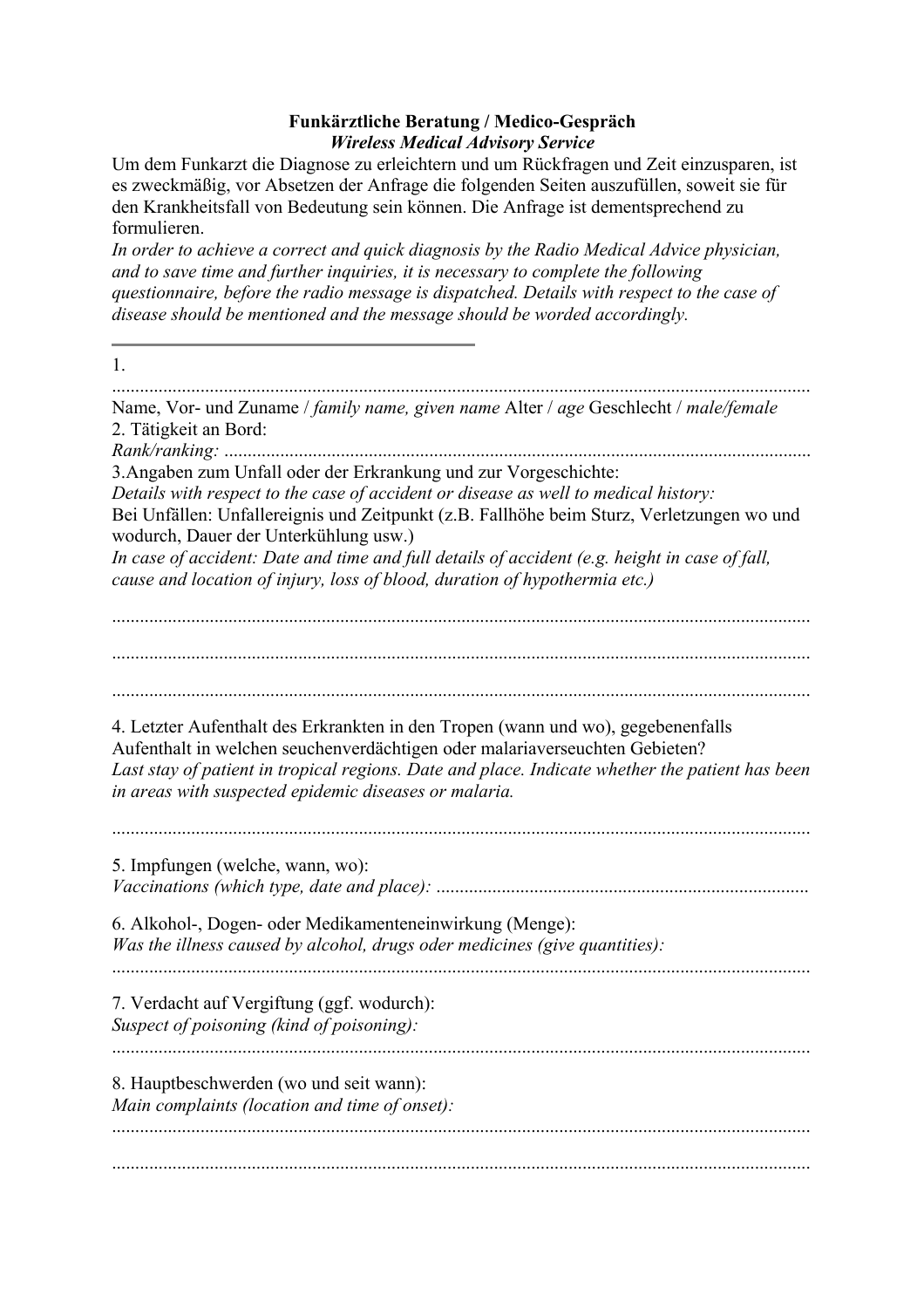Bei Schmerzen Benennung der schmerzenden Stelle, Angaben über Art und Stärke (reißend, stechend, krampfartig, dauernd oder anfallsweise, nur auf Druck, klopfend, bei Bewegungen oder auch in Ruhe usw.):

*In case of pains description of position of pains, declaration of kind and intensity (tearing, stinging, spasmodic, continously or in attacks, give details if pain occurs when pressure is applied or when moving ot at rest etc.):*

...................................................................................................................................................... ...................................................................................................................................................... 9. Bisheriger Verlauf: *Give full details from time of accident or commencement of illness prior to seeking medical assistence:* 10. **Befund:** *Findings:* Augenblickliches Befinden (zB. leichtkrank, schwerkrank): *Present condition (e.g. comfortable, poor, serious):* ...................................................................................................................................................... Schockzeichen (vgl. S. 98/99 der "Anleitung zur Gesundheitspflege auf Kauffahrteischiffen"): *Shock symptoms:* Hautfärbung/Hautveränderungen: *Colour of skin/description of skin:* ...................................................................................................................................................... Färbung/Belag der Zunge: *Colour and state of tongue:* ...................................................................................................................................................... Verfärbung der Augen: *Discoloration of the eyes*: ...................................................................................................................................................... Pupillen (eng oder weit, gleichweit): *Pupils (small/enlarged, distance equal/unequal):* Atmung (schnell/langsam, tief/flach, regelmäßig/unregelmäßig, Atemzüge pro Minute): *Respiration (quick/slow, deep/flat, regular/irregular, frequency oer minute):* ...................................................................................................................................................... Stuhl (Farbe, Konsistenz, Häufigkeit): *Stool (colour, quantity, frequency):* ......................................................................................................................................................